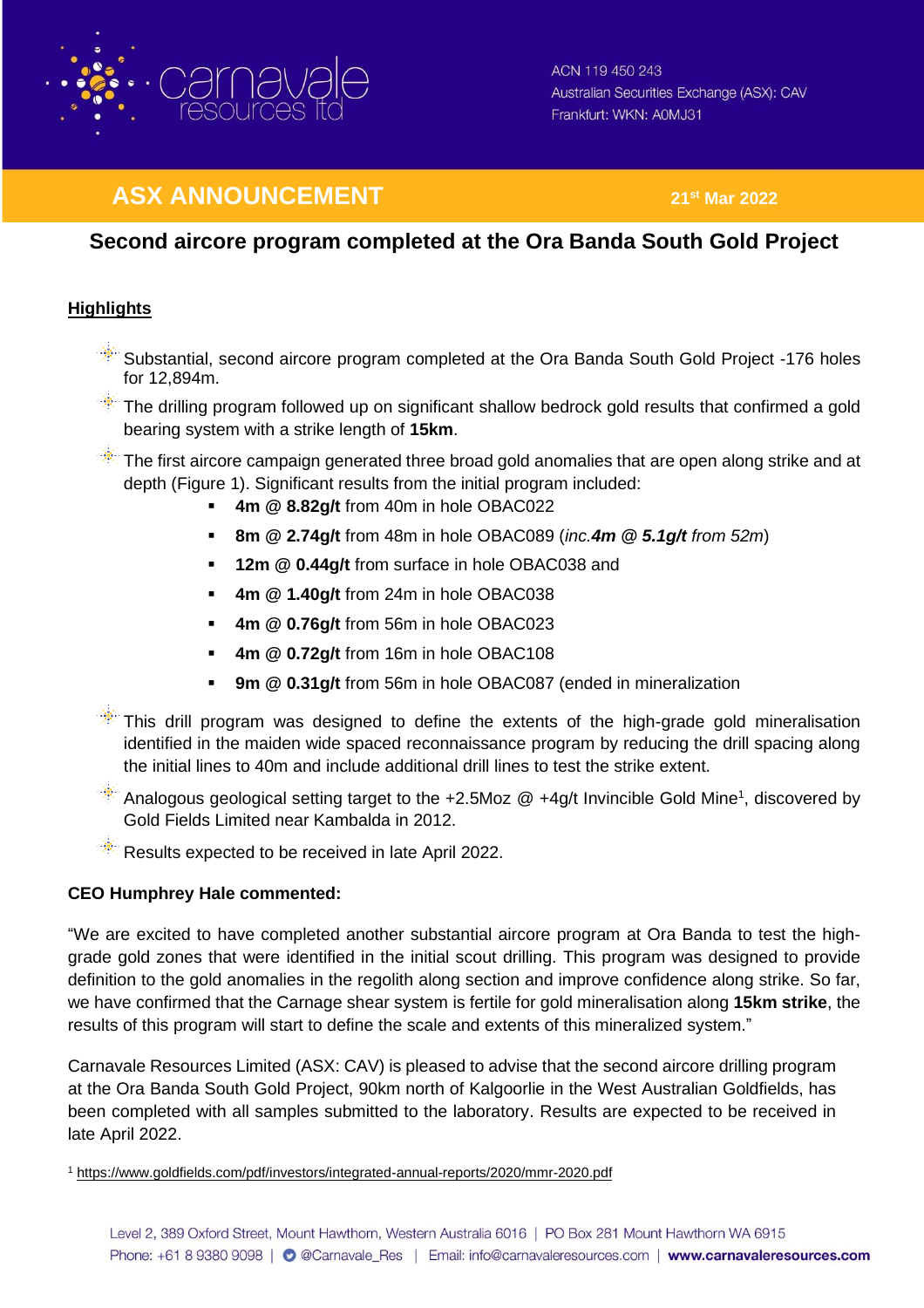The March 2022 phase two aircore drilling program, comprising 176 holes for 12,894m, was designed to follow up on the strong gold mineralisation identified by the wide spaced phase one aircore program (See *High-grade gold along 15km of the Carnage shear at Ora Banda 13th December 2021*).

The initial reconnaissance drilling program tested targets identified by CAV's previous soil sampling program, previous aircore gold anomalies and structural targets under alluvial cover. The initial program confirmed the prospective Carnage Shear occurs along the **15km** long tenement package and shows anomalous gold, arsenic, bismuth and lead. Three new gold prospects were identified in the initial drilling that contain high grade gold intercepts (Figure 2).

This recent aircore program has been drilled with lines across the three new gold prospects at 360m apart with 40m and 80 drill centres. Through the drilling, CAV has gained an improved understanding of the geology and structure, the depth of transported material as well as the depth of weathering within the regolith profile across the tenement package, in addition to outlining significant gold mineralisation in the regolith. This drilling program was designed to extend and expand these three new gold Prospects.



**Figure 1:** CAV aircore drilling with significant intercepts

 $\overline{\phantom{0}}$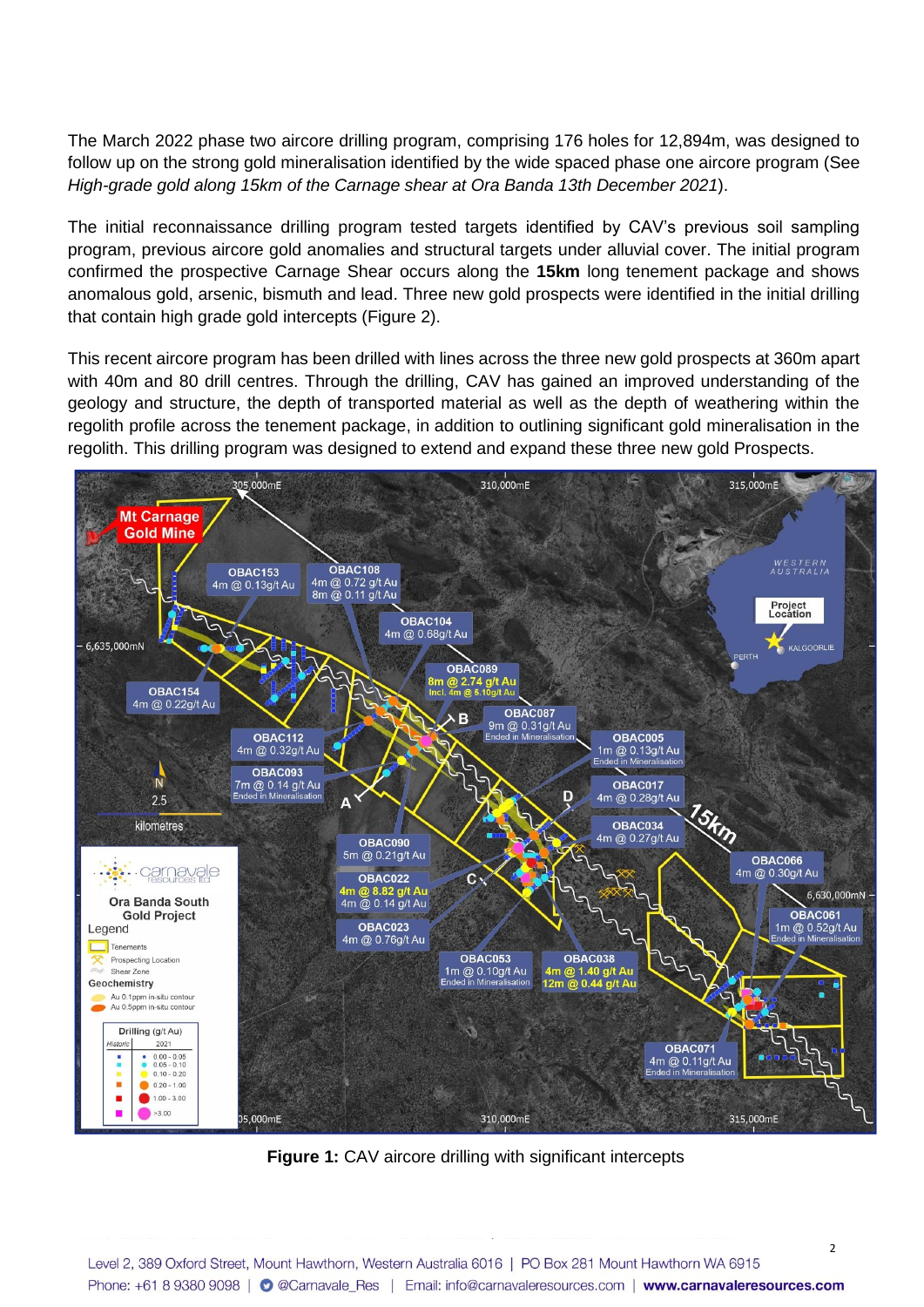

**Figure 2:** Soil sampling geochemistry with drilling geochemistry indicates a **15km** mineralised trend

**This release is approved by the Board of Carnavale Resources Limited.**

#### **For further information contact:**

Chairman CEO

**Ron Gajewski Humphrey Hale** P: +61 8 9380 9098

#### **Competent Persons Statement**

*The information that relates to Exploration Results for the projects discussed in this announcement represents a fair and accurate representation of the available data and studies; and is based on, and fairly represents information and supporting documentation reviewed by Mr. Humphrey Hale, a Competent Person who is a Member of The Australian Institute of Geoscientists. Mr. Hale is the Chief Executive Officer of Carnavale Resources Limited and has sufficient experience that is relevant to the style of mineralisation and type of deposit under consideration and to the activity being undertaken to qualify as a Competent Person as defined in the 2012 Edition of the "Australasian Code for Reporting of Exploration Results, Mineral Resource and Ore Reserves". Mr. Hale consents to the inclusion in this report of the matters based on his information in the form and context in which it appears.*